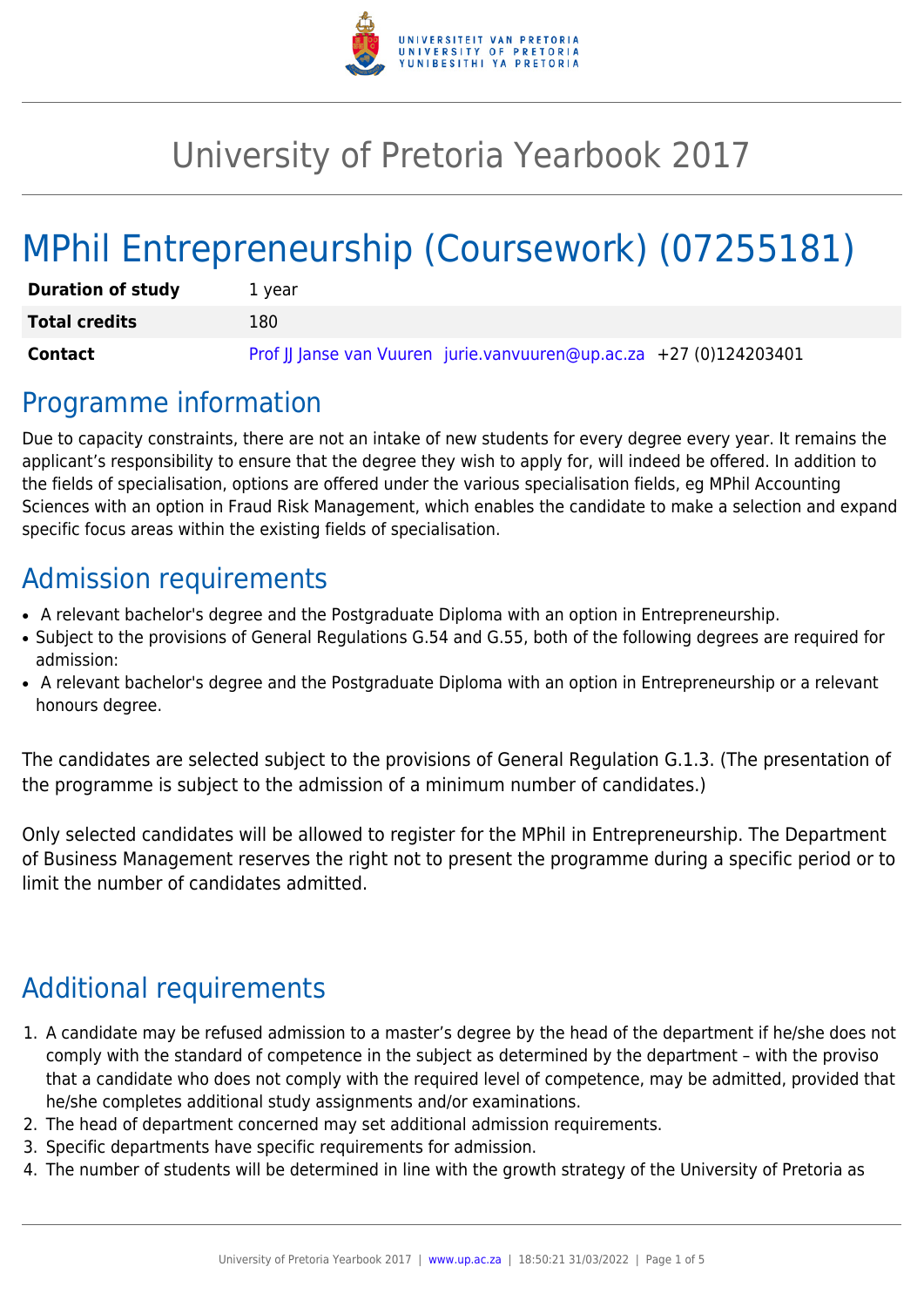

approved by the Executive.

- 5. Allowance will be made for the diversity profile of students.
- 6. A completed Postgraduate Diploma in Economic and Management Sciences can also be considered for admission to the Master's programme in Entrepreneurship.

## Other programme-specific information

#### **Presentation method**

The programme is presented by means of contact and online sessions. During each semester, there will be six contact sessions. Attendance at these contact sessions is compulsory.

## Examinations and pass requirements

An examination paper is written in each of the modules and a minimum of 50% should be obtained. A subminimum of 40% in each module is required. Candidates must pass all modules, including the research article to qualify for the MPhil Entrepreneurship degree.

There are no supplementary examinations.

## Research information

#### **Dissertations/mini-dissertations/research reports, curricula and modules**

- 1. The degree programme requires that a dissertation/mini-dissertation/research article must be submitted in a field of study chosen from the fields covered for the honours degree, provided that the Dean may, on the recommendation of the head of department concerned, approve the replacement of the required dissertation by the successful completion of a prescribed number of module credits and a mini-dissertation/research article.
- 2. Information on modules, credits and syllabi is available, on request, from the head of department concerned.
- 3. A module in Research Methodology is compulsory in all programmes. The Dean may, on the recommendation of the head of department concerned, waive the prerequisites.
- 4. Sufficient number of bound copies of the thesis/dissertation must be submitted to the Head: Student Administration for examination, after permission is granted by the supervisor.

#### **Article for publication**

A dean may require, before or on submission of a dissertation, the submission of a draft article for publication to the supervisor. The draft article should be based on the research that the student has conducted for the dissertation and be approved by the supervisor concerned. The supervisor should then have the opportunity to take the paper through all the processes of revision and resubmission as may be necessary and/or appropriate in order to achieve publication.

#### **Submission of dissertation**

A dissertation is submitted to the Head: Student Administration, before the closing date for the various graduation ceremonies as announced annually.

For examination purposes, a student must, in consultation with the supervisor, submit a sufficient number of bound copies of the dissertation, printed on good quality paper and of good letter quality, to the Head: Student Administration. Permission to submit the dissertation in unbound form may be obtained from the supervisor concerned on condition that a copy of the final approved dissertation is presented to the examiners in bound format or electronic format.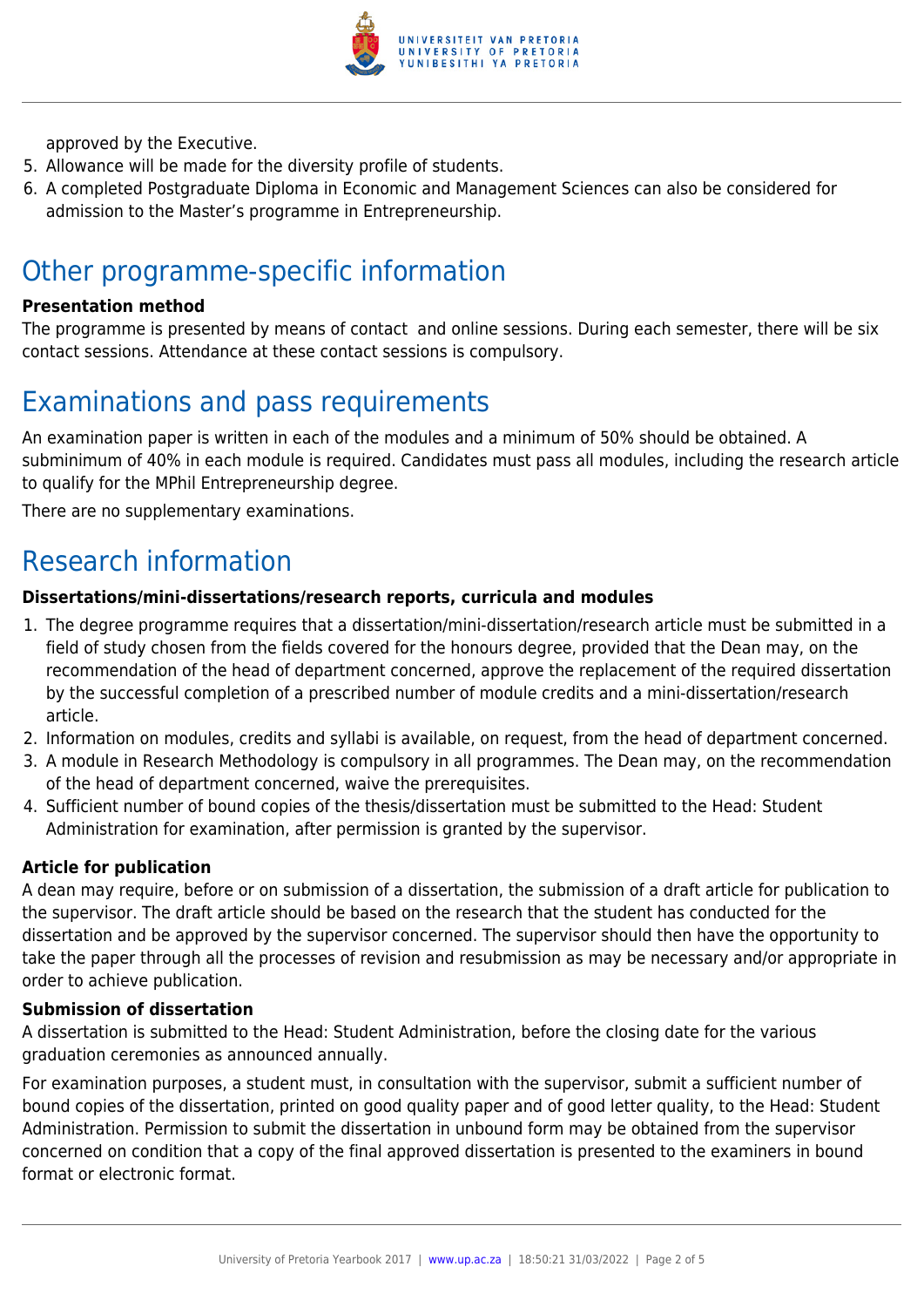

In addition to the copies already mentioned, each successful student must submit a bound paper copy as well as two electronic copies of the approved dissertation to the Head: Student Administration in the format specified by the faculty and in accordance with the minimum standards set by the Department of Library Services, before 15 February for the Autumn graduation ceremonies and before 15 July for the Spring graduation ceremonies, failing which the degree will only be conferred during a subsequent series of graduation ceremonies.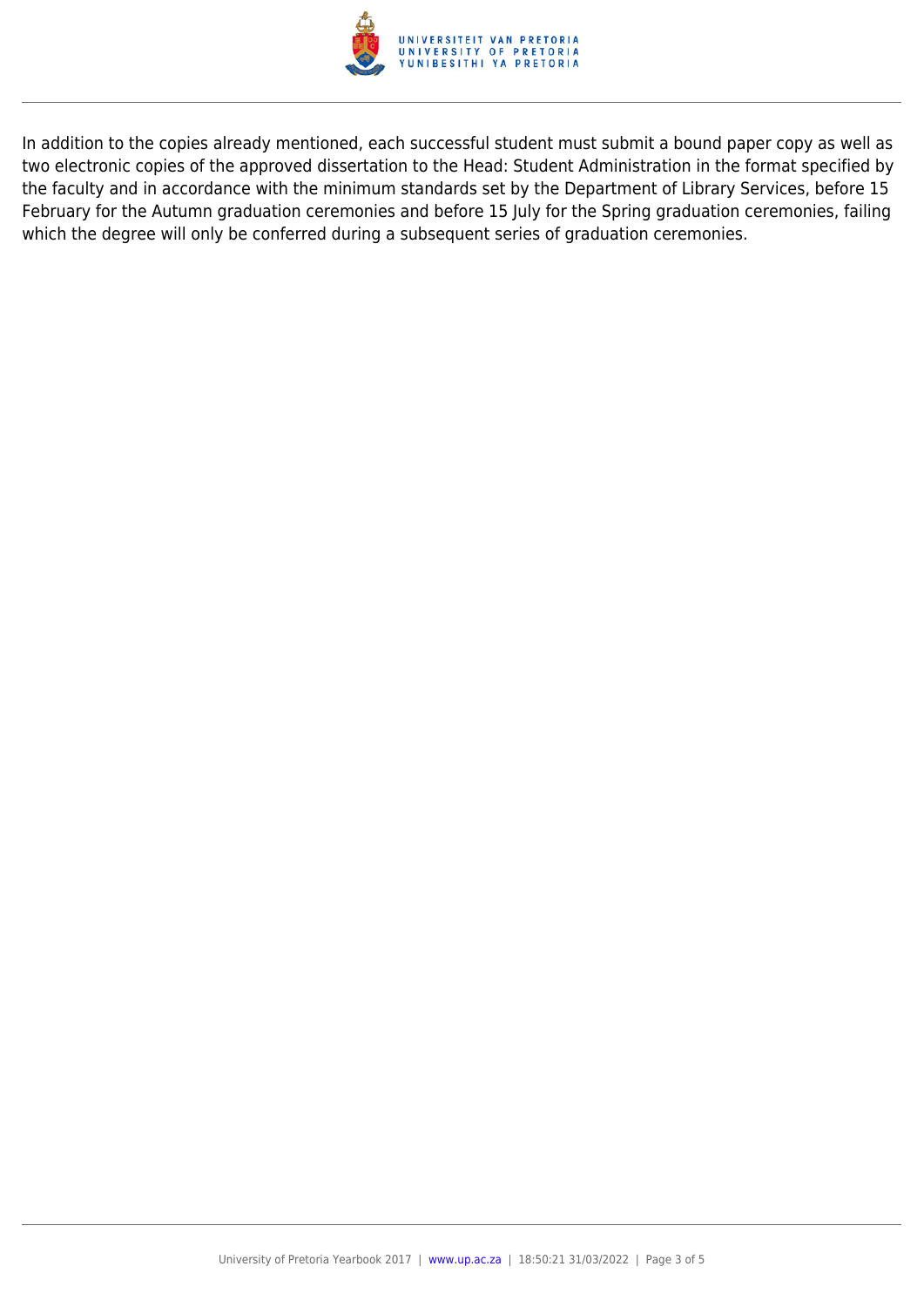

# Curriculum: Final year

**Minimum credits: 180**

### **Core modules**

### **Research article 870 (ENP 870)**

| <b>Module credits</b>         | 60.00                          |
|-------------------------------|--------------------------------|
| <b>Prerequisites</b>          | <b>NME 804</b>                 |
| Language of tuition           | Module is presented in English |
| <b>Academic organisation</b>  | <b>Business Management</b>     |
| <b>Period of presentation</b> | Semester 2                     |
| <b>Module content</b>         |                                |

A draft academic article based on the requirements of an accredited journal.

### **Research methodology 804 (NME 804)**

| <b>Module credits</b>         | 20.00                          |
|-------------------------------|--------------------------------|
| <b>Prerequisites</b>          | No prerequisites.              |
| <b>Contact time</b>           | 1 lecture per week             |
| <b>Language of tuition</b>    | Module is presented in English |
| <b>Academic organisation</b>  | <b>Business Management</b>     |
| <b>Period of presentation</b> | Semester 1                     |
|                               |                                |

#### **Module content**

Strong emphasis on market research, quantification of the market but also a basis for academic publications and a doctorate.

### **Entrepreneurial start-up process 822 (ENP 822)**

| <b>Module credits</b>         | 50.00                          |
|-------------------------------|--------------------------------|
| <b>Prerequisites</b>          | No prerequisites.              |
| Language of tuition           | Module is presented in English |
| <b>Academic organisation</b>  | <b>Business Management</b>     |
| <b>Period of presentation</b> | Year                           |